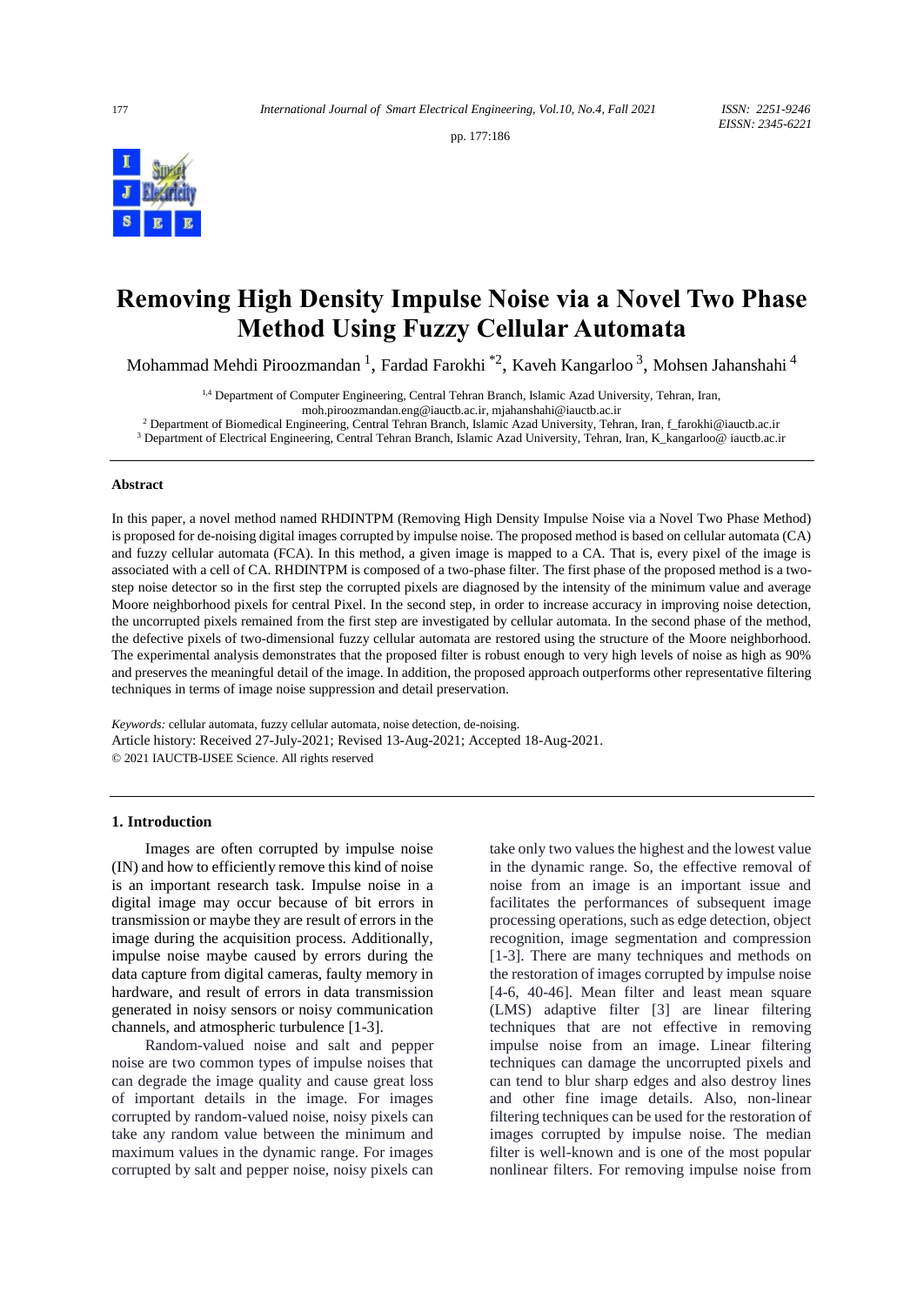an image, the median filter is an effective noise removal method, which is computationally efficient [7]. When the noise density is higher (over 50%), the median filter smears some of the details and edges of the original image [8]. Many techniques are based on median filter which are nonlinear filters such as:

- − Adaptive Median Filter (AMF) [9] which used variable window size for corrupted pixels removal
- − Center-Weighted Median Filter (CWMF) [10] which is a filtering technique that gives more weight only to the central value of a window,
- − Adaptive Center Weighted Median (ACWM) filter [36] and Recursive Weighted Median Filter (RWMF) [11],
- Tri-State Median Filter (TSMF) [12] incorporates the standard median (SM) filter
- − Center-Weighted Median (CWM) filter to determine noise pixel.

These filters are modified and improved by the performance of the median filter. Applying these filters would inevitably remove image details contributed from the uncorrupted pixels, destroy image quality and intensities and cause additional blurring. Recently, some techniques using the fuzzy systems and artificial neural networks are used for de-noising and specifications of impulse noise on different points of the image that have done an effective role in image noise detection and reduction. In [13], a novel adaptive iterative fuzzy filter for de-noising images corrupted by impulse noise is proposed that consists of two stages detection of noisy pixels with is an adaptive fuzzy detector. In [14], a novel filter called CM filter is presented that is novel adaptive detail-preserving filter based on the cloud model (CM) to remove impulse noise. In [15], a new fuzzy method is proposed for filtering color images corrupted with additive impulse noise, and an impulse noise detector is used initially to detect the impulse noise which is presented in the filter. A novel method for the removal of impulse noise is called CAFSM which is proposed in [16] that is composed of a cascaded easily to implement impulse detector and a detail preserving noise filter. Also, other different techniques such as fuzzy-based two-step filter [17], fuzzy wavelet shrinkage and fuzzy logic controller have been proposed for restoring images corrupted with additive impulse noises [18-19]. To detect the noise even at a high level, good filter have been used, but due to its major role and its effects in image details, two problems were identified. One problem was that the edges were not recovered clearly and secondly, there was a lack of complexity, especially at the highest noise level.

In this paper, a novel method is proposed for repairing images damaged by impact noise. The proposed method consists of a two-phase filter based on cellular automata and fuzzy cellular automata. In the first phase, the proposed two-step method is used to identify and detect corrupted pixels. In the first step of the first phase, the standard deviation ratio is used between the maximum value and the mean value of the central cell neighborhood, which is considered a determinant of the cellular automata transfers function and the central pixel status. In the second step of the first phase, to improve the accuracy of the corrupted pixels detection, the pixels that were previously identified as uncorrupted pixels are re-identified and checked for noises. To do this, a Gaussian membership function is used to identify and detect corrupted pixels. The second phase of the proposed method uses two-dimensional fuzzy cellular automata with neighborhood Moore structure to repair the defective pixels and the noisy pixels that are detected in the first phase. The advantage of the Gaussian membership function is the smoothness and non-zero values at all points. The efficiency of the proposed method is tested using standard images and compared with the other algorithms.

# **2. Cellular automata and fuzzy cellular automata**

Ulam and Von Neumann [17, 18] described the cellular automaton (CA) and Stephen Wolfram developed the CA theory [19], which can be used as a model for investigating the behavior of complex systems. CA is discrete dynamic system, which its behavior is completely based on local relations and the collection of a regular spatial lattice of cells, which each can have a finite number of states. The time is discrete in CA and the state of a cell is a function of the previous states of its neighbor cells. Also, CA is an effective tool for image processing [20] based on its simplicity and parallelism. The cell states are updated in discrete time steps and defined by its original state and surrounding neighborhood of cells with the help of a specified transition local and uniform rule. The simplest form of CA is onedimensional CA and other models of CA can be defined such as two dimensional and threedimensional ones. Cellular Automata can be defined by four tuple  ${L, Q, r, f}$ , where "L" is the regular grid of cells, "Q" a finite set of states, "r" and "f" are neighborhood radius and transition function. In a 3 neighborhood dependency, the next state  $Q_i(t + 1)$ of a cell is assumed to be dependent only on itself and on its two neighbors (left and right) as equation (1).

$$
Q_i(t+1) = F(Q_{i-1}(t), Q_i(t), Q_{i+1}(t))
$$
\n(1)

Where F is transition function and referred to as the rule of the automata which depends on the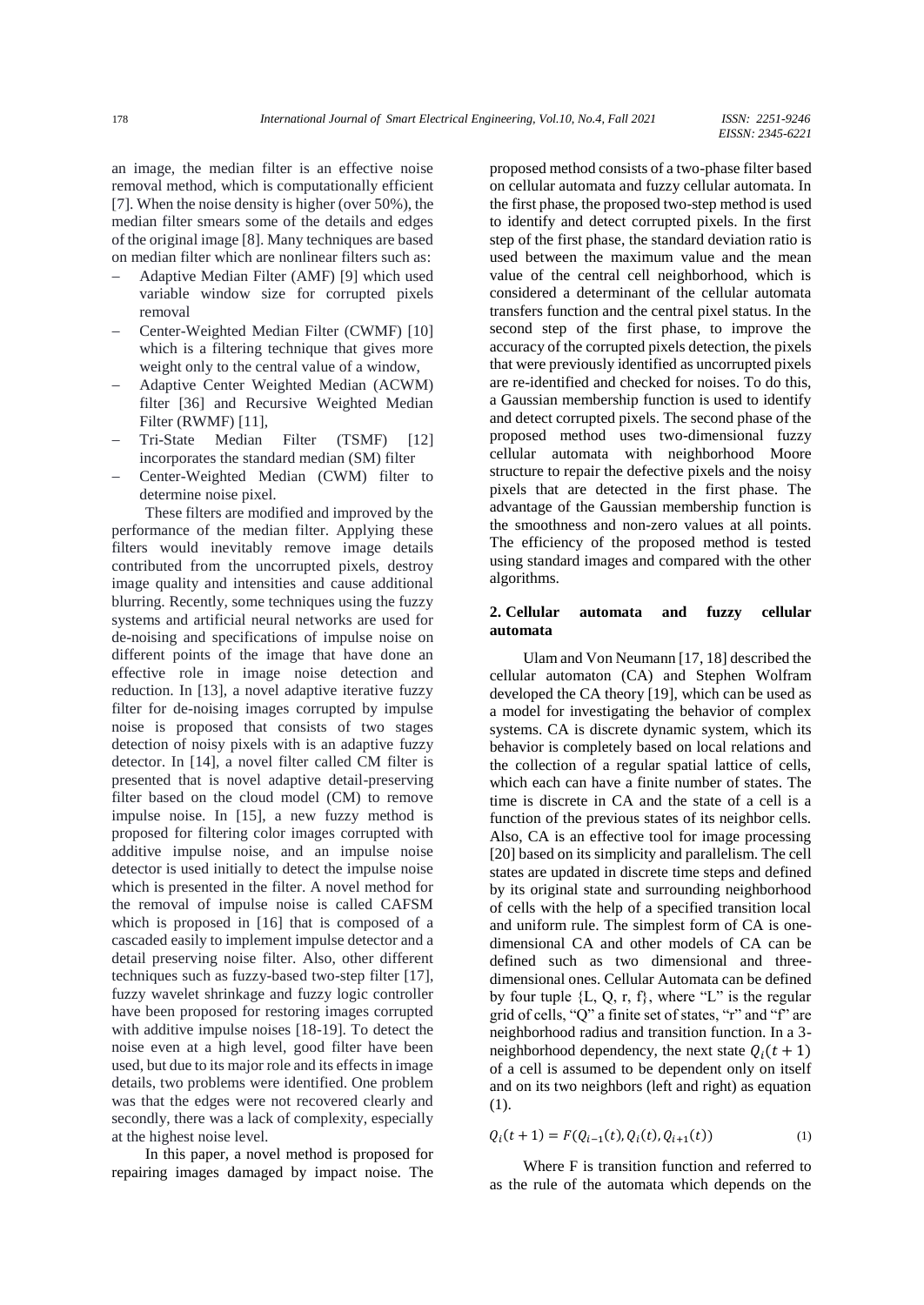current states of the neighbors,  $Q_i$  demonstrates the state of the  $i^{th}$  cell at  $t^{th}$  instant of time. Any  $i^{th}$ cell, CA is configured with the rule  $R_i$  (rule vector  $R = (R_1 ... R_n)$ , i=1...n) which  $2^{2^3}$  distinct rules are in a 2-state 3-neighborhood CA. Types of different neighborhood structures are used for cellular automata, Von Neumann and Moore neighborhood structures are most commonly used (see fig.1). The generalized Von Neumann and Moore neighborhood of radius  $r=1$  and  $r=2$  has equation (2) and (3).

$$
x_{(i,j)} = \{(i',j')\in L \mid |i'-i|+|j'-j| \le 1\},
$$
  
\n
$$
x_{(i,j)} = \{(i',j')\in L \mid |i'-i| \land |j'-j| \le 1\}
$$
\n
$$
(2)
$$

$$
x_{(i,j)} = \{(i',j')\in L \mid |i'-i|+|j'-j| \le 1\},x_{(i,j)} = \{(i',j')\in L \mid |i'-i| \wedge |j'-j| \le 1\}
$$
 (3)

Where, L is a regular lattice (the elements of L being called cells) and N is a finite set of neighborhood indices such that ∀r∈L. In CA, the local rules are all crisp, but the descriptions of many actual models are uncertain and difficult to calculate by using crisp data. So, FCA (Fuzzy cellular automata) which is a particular type of continuous cellular automata where the local transition rule is fuzzy which takes the current membership value of each neighbor and calculates the value of membership of the next state, where used. FCA was introduced in [21] and some of their properties have been studied in [22, 23]. CA is used as a method for noise removal in the corrupted image and improving image quality in [24]. CA and fuzzy logic theory in [25] was proposed to restore digital images corrupted by impulse noise which this method describes a local fuzzy transition rule which gives a membership value to the corrupted pixel neighborhood and assigns next state as the central pixel value. In [26] a hybrid method based on cellular automata (CA) and fuzzy logic were used as a filtering tool for impulse noise reduction from images. This research shows that FCA can be used as an efficient tool for image processing purposes such as the restoration of images corrupted by impulse noises.

## **3. Method**

In the proposed method, a novel impulse noise reduction from images is proposed. The proposed noise detector, which is the main contribution of this paper, consists of two steps. The corrupted pixels identified by the double noise detector were restored using fuzzy cellular automata based on their neighbor uncorrupted pixels. The flow chart of the proposed method is shown in Fig (4).

#### *A) First phase*

In this phase, a window of size 3\*3 is used and  $C_{i,j}$  is centered at (i,j) coordination (see fig.2). The goal of the first phase is detecting corrupted pixel in a selected window. Each corrupted pixel in image is corrupted by impulse noise has a significant change compared with its neighbors.

In the first phase, the double noise detector consists of two steps. At first, noise candidates are identified with the two dimensional cellular automata with Moore neighborhood (see fig.2). The state of cell at time  $t + 1$  depends on the states of itself and the neighborhood cells at time "t". It is based on transition function F and the cell states are updated in discrete time steps based on transition function F.  $C_{i,j}^{t+1}$  is the next state of cell in (i,j) coordination that can define  $(t + 1)^{th}$  state and transition function based on time and neighborhood pixels for Moore neighborhood as equation (4). Eq.(4) shows  $C_{i,j}^{t+1}$  which is the next state of cell in (i,j) coordination with states that are updated in discrete time steps based on transition function F.

$$
C_{(i,j)}^{(t+1)} = F \begin{pmatrix} C_{(i+1,j)}^{(t)}, C_{(i+1,j-1)}^{(t)}, C_{(i,j-1)}^{(t)}, C_{(i-1,j-1)}^{(t)}, \\ C_{(i-1,j)}^{(t)}, C_{(i-1,j+1)}^{(t)}, C_{(i,j+1)}^{(t)}, C_{(i+1,j+1)}^{(t)} \end{pmatrix} \tag{4}
$$

Where,  $C_{(i,j)}^{(t+1)}$  is the next state of cell in (i,j) coordination. In the first step, standard deviation between the maximum and average of neighborhood cells in the CA is calculated using equations (5).

$$
C_{average}^{d} = \frac{1}{N} \sum \left( C_{i-1,j-1}, C_{i-1,j}, C_{i-1,j+1}, C_{i,j-1} \right)
$$
  
 
$$
u, v \in \{-1, 0, 1\}
$$
 (5)

$$
C_{i,j}^{Max} = \max(c_{i-1,j-1}, c_{i-1,j}, c_{i-1,j+1}, c_{i,j-1}
$$
  

$$
c_{i,j+1}, c_{i+1,j-1}, c_{i+1,j}, c_{i+1,j+1})
$$
 (6)

$$
ST = \sqrt{\frac{1}{2} (C_{i,j}^{Max} - C_{average}^{d})^2}
$$
 (7)

 $C_{i,j}^{Max}$  demonstrates maximum intensity in neighborhood cells within a selected window around central pixel ( $C_{i,j}$ ). Then, the ratio of ST and  $C_{average}^d$  are used, which specifies the coefficient of variation between the maximum and average of values neighborhood cells in a selected window around central pixel as (8). Eq. (8) shows the existence of a noisy pixel in (i,j) coordination in Moore neighborhood structure.  $\varepsilon$  is the constant value in  $(0.1, 0.001)$  interval.  $\omega$  is the threshold value for noisy pixel existence which obtains as (9) , (10) and (11).

$$
C_{i,j} = \begin{cases} C_{i,j} \text{ is a corrupted pixel} \\ F(i,j) = \frac{ST}{C_{average}^d + \varepsilon} \le \omega \\ C'_{i,j} \text{ is not a corrupted pixel} \\ F(i,j) = \frac{ST}{C_{average}^d + \varepsilon} > \omega \end{cases}
$$
(8)

$$
C_{Average}^{T} = \frac{1}{N} \sum_{i,j+1}^{N} \sum_{i=1,j-1}^{K} \sum_{i=1,j}^{C_{i-1,j}} \sum_{i=1,j}^{C_{i-1,j}} \sum_{i=1,j}^{C_{i-1,j+1}} \sum_{i=1,j+1}^{C_{i,j-1}} \tag{9}
$$

$$
ST^{T} = \sqrt{\frac{1}{2} \left( C_{i,j}^{\text{MaxT}} - C_{Average}^{T} \right)^{2}}
$$
 (10)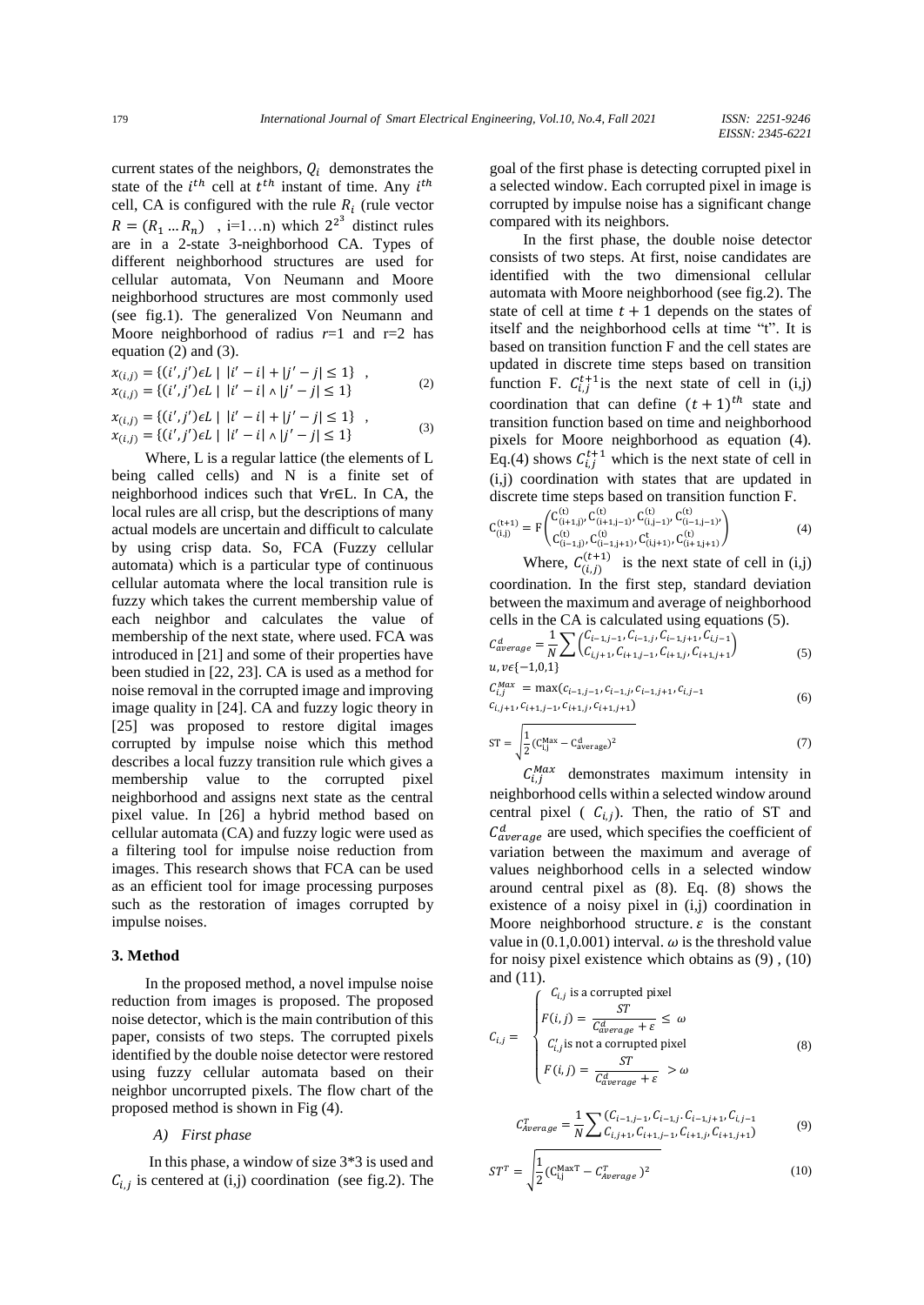

Fig. 1. CA Neighborhood model for Von Neumann (left) and Moore (right) neighborhood of  $r=1$  and  $r=2$ . The nearest neighborhood comprises the center cell.

| $c_{i-1,j-1}$ | $c_{i-1,j}$ | $c_{i-1,j+1}$ |
|---------------|-------------|---------------|
| $c_{i,j-1}$   | $c_{i,j}$   | $c_{i,j+1}$   |
| $c_{i+1,j-1}$ | $c_{i+1,j}$ | $c_{i+1,j+1}$ |

Fig. 2. Centeral cell position in Moore neighborhood model.

Eq.(9) "N" indicates the total number of pixels in selected window (N=8).  $C_{i,j}^{MaxT}$  shows maximum intensity within a selected window. At first step, detected pixels may be uncorrupted pixels  $(C'_{i,j})$ . So, in order to improve accurate rate of noise detection, the first detection pixels are judged again by local fuzzy membership function, which is calculated using equations (12) and (13).

$$
C'_{average} = \frac{1}{N} \sum C'_{i+u,j+v} \quad , \quad u, v \in \{-1, 0, 1\}
$$
 (12)

$$
\sigma' = \sqrt{\frac{1}{N} \sum (C'_{i+u,j+v} - C'_{average})^2}
$$
\n(13)

Let  $C'_{average}$  is average of pixels around uncorrupted pixel  $(C'_{i,j}$  center pixel). "N" indicates the total number of pixels in selected window  $(N=8)$ .  $\sigma'$  is standard deviation of the pixels in selected window. The fuzzy membership degree  $\mu_i(c'_{i,j})$  of the center pixel  $c'_{i,j}$  in the block is defined as equation (14).

$$
\mu_i(c'_{i,j}) = e^{\left(-\frac{\left(c'_{i,j} - c'_{average}\right)^2}{2\sigma'^2}\right)}
$$
\n(14)

The noise candidates are judged again based on the local fuzzy membership function using following equation (15).

$$
c'_{i,j} = \begin{cases} c'_{i,j} \text{ is a corrupted pixel} \\ F(\mu(c'_{i,j})) > \alpha \\ c'_{i,j} \text{ is not a corrupted pixel} = C''_{i,j} \\ F(\mu(c'_{i,j})) \le \alpha \end{cases}
$$
(15)



Fig. 3. Gaussian membership function (where  $\mu_i$  and  $\sigma_i$  are the center and width of the  $i^{th}$  fuzzy set Ai, respectively).

 $c'_{i,j}$  demonstrates the existence of noise in i,j coordination.  $\mu(c'_{i,j})$  is the fuzzy membership degree of the center pixel  $c'_{i,j}$  in the selected window.  $\alpha$  is the threshold value for noise existence which obtains with using equations (16) , (17) and (18).

$$
\alpha = (1 - L_{i,j})\delta \qquad L_{i,j} = \frac{N}{N*N} \tag{16}
$$

$$
C_{Average}^{T1} = \frac{1}{N-1} \sum_{i=1, j-1, c_{i-1,j-1}}^{(C_{i-1,j-1}, C_{i-1,j+1}, C_{i,j-1}, C_{i,j+1})} C_{i+1,j+1}^{T1} \tag{17}
$$

$$
\sigma = \sqrt{\frac{1}{N-1} \sum_{i,j}^{N} (C_{i+u,j+v} - C_{Average}^{T1})^2}
$$
\n
$$
u, v\epsilon \{-1, 0, 1\}
$$
\n(18)

"N" indicates the total number of pixels in selected window  $(N=9)$ .  $C_{\text{Average}}^{\text{T1}}$ shows demonstrates average value of neighborhood cells within a selected window around central pixel ( $C_{i,j}$ ). Therefore, by assuming a threshold (obtained from the experiments), the noisy points can be approximately detected. In equation (16)  $\varphi$  \*  $\varphi$  the total number of pixels in the window is 3 \* 3. In equation (18)  $\sigma$  is the standard deviation of the pixels around the central cell in the Moor neighborhood.

### *B) Second phase (The restoration of the corrupted pixels)*

The goal of this phase is restoration of the corrupted pixels which uses a two dimensional fuzzy cellular automata with Moore neighborhood structure. In this phase, the cells state is updated in discrete time steps based on transition function F which depends on the current states of the neighbors. Therefore, after determination of the corrupted pixel at the first phase, the neighborhood pixels values around the corrupted pixel can define a membership degree in relation to noisy set based on Moore neighborhood structure by using selected Gaussian membership function. The advantage of Gaussian membership function (see fig.3) is that it is smooth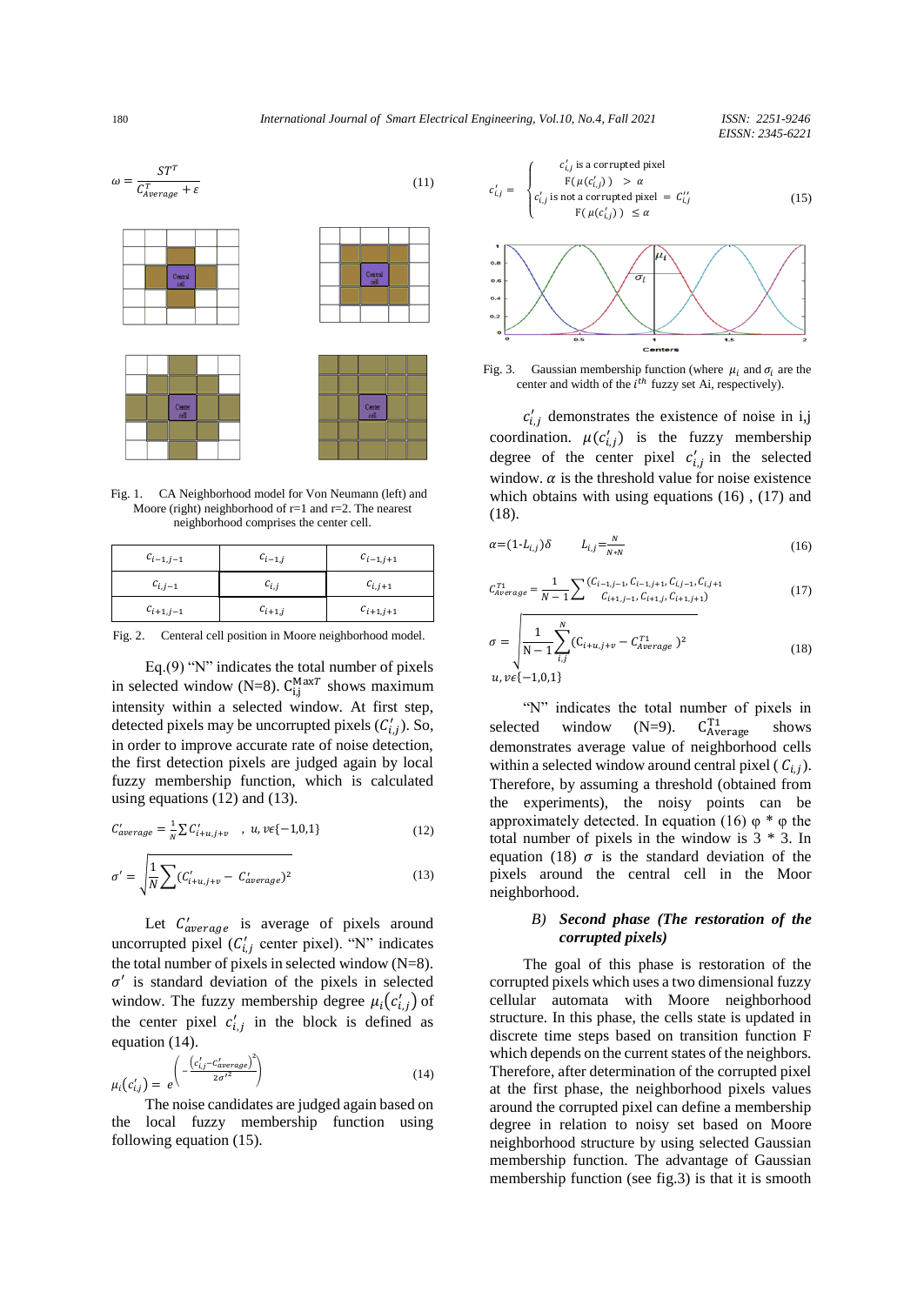and nonzero at all points then it will assign a nonzero value for each pixel in that window. See equations (19), (20) and (21).

In this phase, the cells state is updated in discrete time steps based on transition function F that depends on the current states of the neighbors. Therefore, after determination of the corrupted pixel at the first phase, the neighborhood pixels values around the corrupted pixel can define a membership degree in relation to noisy set based on Moore neighborhood structure by using selected Gaussian membership function. The advantage of Gaussian membership function (see fig.3) is that it is smooth and nonzero at all points then it will assign a nonzero value for each pixel in that window. See equations (19), (20) and (21).

$$
M' = \frac{1}{N} \sum C_{i+u,j+v}''' \quad C_{i+u,j+v}''' = C_{i+u,j+v}'+ u, \nu \in \{-1,0,1\}
$$
 (19)

$$
{\sigma'}^2 = \frac{1}{N} \sum (\mathbf{C}_{i+u,j+v}''' - \mathbf{M}')^2 \qquad \mathbf{u}, \mathbf{v} \in [-1, 0, 1]
$$
 (20)

$$
\mu_i(C_{i+u,j+v}^{\prime\prime\prime}) = e^{\left(-\frac{(C_{i+u,j+v}^{\prime\prime}-M')^2}{2\sigma'^2}\right)}
$$
\n
$$
u, v\epsilon\{-1, 0, 1\}
$$
\n(21)

 $u, v \epsilon \{-1,0,1\}$ 

M' and  ${\sigma'}^2$  are the average and the square deviation of the pixels in Moore neighborhood of the  $C'''_{i+u,j+v}$ , respectively. Also, for defuzzifying and replacement value based on the average center of gravity using the following equation:

$$
Z_{C_{i+u,j+v}} = \frac{\sum \mu_i \left( C_{i+u,j+v}^{\prime \prime} \right) C_{i+u,j+v}^{\prime \prime \prime}}{\mu_i \left( C_{i+u,j+v}^{\prime \prime} \right)} \tag{22}
$$

Z is the new value of the pixel and can be used as our local state rule function, F of cellular automaton using equation (23).

$$
F(C_{i,j}) = Z_{C_{i+u,j+v}} \equiv \frac{\sum \mu_i (C_{i+u,j+v}^{\prime\prime\prime}) C_{i+u,j+v}^{\prime\prime\prime}}{\mu_i (C_{i+u,j+v}^{\prime\prime\prime})}
$$
(23)



Fig. 4. The flow chart of proposed method.

## **4. Experimental results**

In this section, the proposed method is applied with noise density varied from 10% to 90% with increments of 10% on the 90 test images (see fig.11) such as Lena, Bridge, Peppers and Baboon images by different values of salt and pepper noise. In addition, quantitatively measured performance of the proposed method in comparison with the other methods is evaluated by Peak Signal-to-Noise Ratio (PSNR) which is calculated by Eq (24).

$$
PSNR = 10\log_{10}\left(\frac{255^2}{MSE}\right) \tag{24}
$$

Where 255 is the maximum pixel intensity for 8-bit gray scale images, MSE is the mean square error, which is inserted between the original and restored images, which is calculated by Eq (25):

$$
MSE = \frac{1}{m*n} \sum_{i=1}^{m} \sum_{j=1}^{n} (O_{ij} - R_{ij})^2
$$
 (25)

"O" is the original image  $(o_{ij}$  pixel of the original image) and R is the restored image  $(R_{ii})$ pixel of the "restored image). In addition, "m" and "n" are the width and height of the image.

The structural similarity (SSIM) index is a method for measuring the similarity between two images and is designed to improve on traditional methods like peak signal-to-noise ratio (PSNR) and mean squared error (MSE), Structural Similarity (SSIM) index is calculated by Eq (26).

$$
SSIM = \frac{(2\mu_0\mu_R + c_1)(2\sigma_{0R} + c_2)}{(\mu_0^2 + \mu_R^2 + c_1)(\sigma_0^2 + \sigma_R^2 + c_2)}
$$
(26)

Where,  $\sigma_0 = \sqrt{\frac{1}{n-1}}$  $\frac{1}{n-1} \sum_{i=1}^{n} (O_i - \mu_0)^2$  and  $\mu_0 = \frac{1}{n}$  $\frac{1}{n}\sum_{i=1}^n O_i$ are the variance and average of original image,  $\sigma_R$  = √ 1  $\frac{1}{n-1} \sum_{i=1}^{n} (R_i - \mu_R)^2$  and  $\mu_R = \frac{1}{n}$  $\frac{1}{n} \sum_{i=1}^{n} R_i$  are the variance and average of restored image.  $\sigma_{OR} =$ √ 1  $\frac{1}{n-1} \sum_{i=1}^{n} (0_i - \mu_0)(R_i - \mu_R)$  is the covariance of original and restored image. L is the dynamic range of the pixel values that for an 8-bit grayscale image composed of 0-255 gray-levels,  $c_1 = (k_1 L)^2$  and  $c_2 =$  $(k_2L)^2$ , where  $k_1 \ll 1$  and  $k_2 \ll 1$  are small constants [27].

Table.1. Different CA rules performance on images corrupted 70% noise.

| <b>Rules</b>    | <b>Baboon</b><br><b>PSNR</b> | <b>Peppers</b><br><b>PSNR</b> | Lena<br><b>PSNR</b> |  |
|-----------------|------------------------------|-------------------------------|---------------------|--|
| Rule 508        | 23.7                         | 22.7                          | 31.6                |  |
| Rule 305        | 22.18                        | 21.18                         | 28.93               |  |
| <b>Rule 164</b> | 18.98                        | 20.98                         | 27.81               |  |
| Rule 74         | 16.01                        | 20.01                         | 24.02               |  |
| Rule 271        | 20.19                        | 22.28                         | 25.19               |  |
|                 |                              |                               |                     |  |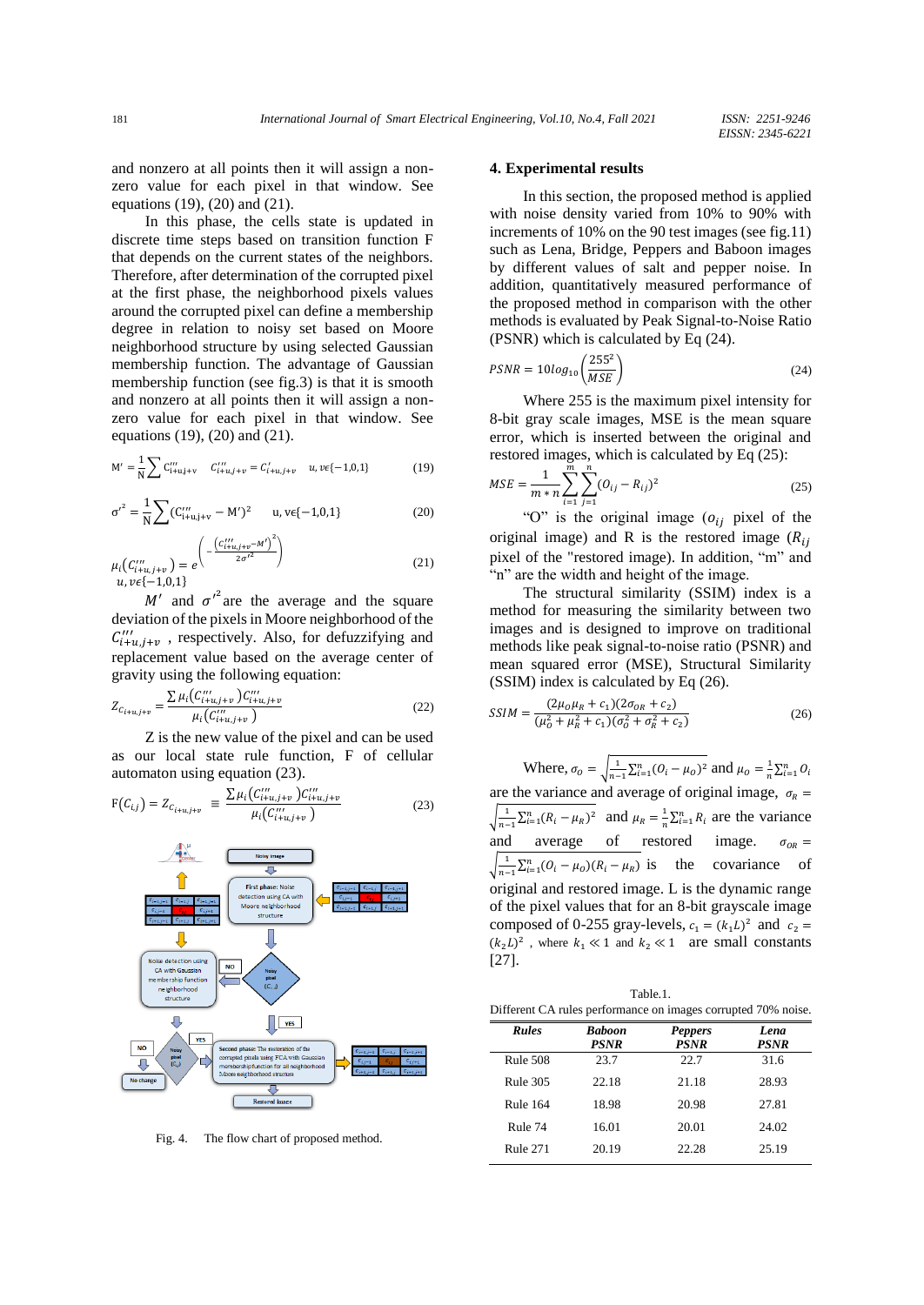Table.2. Comparison of various filtering techniques and proposed filter base on PSNR values of different noise density for the Lena 512\*512 pixel images (Rule 508).

| <b>Method</b>                |      |      |           | Noise Ratio% |      |      |      |      |
|------------------------------|------|------|-----------|--------------|------|------|------|------|
|                              | 10   | 20   | 30        | 40           | 50   | 60   | 70   | 80   |
| <b>PSMF</b>                  | 31.1 | 29.2 | 27.2 24.1 |              | 20.4 | 15.8 | 11.3 | 8.7  |
| <b>TSMF</b>                  | 24.1 | 26.8 | 20.6      | 16.9         | 13.8 | 11.1 | 9.0  | 7.8  |
| <b>SWMF</b>                  | 33.6 | 29.3 | 24.2      | 19.5         | 16.3 | 13.6 | 11.1 | 9.3  |
| H.Deng                       | 39.7 | 37.7 |           | 36.5 34.7    | 33.2 | 31.8 | 30.2 | 28.1 |
| <b>IFCF</b>                  | 32.8 | 29.3 | 25.1      | 21.5         | 18.4 | 15.8 | 13.9 | 11.9 |
| <b>NSDD</b>                  | 37.4 | 33.5 | 30.1      | 27.7         | 25.4 | 24.1 | 21.4 | 19.1 |
| <b>FMF</b>                   | 36.4 | 30.1 | 23.8      | 18.7         | 15.4 | 12.5 | 10.6 | 8.7  |
| ACWMF30.8                    |      | 29.3 | 27.4      | 22.5         | 18.7 | 14.3 | 11.1 | 8.5  |
| A.Selmani 40.2 37.6          |      |      | 36.7      | 34.8         | 33.1 | 31.9 | 30.7 | 28.9 |
| <b>FRINR</b>                 | 30.3 | 27.4 | 25.3      | 22.7         | 20.7 | 19.1 | 17.1 | 13.4 |
| <b>IRF</b>                   | 30.6 | 27.4 | 22.8      | 18.3         | 15.1 | 12.4 | 9.9  | 8.3  |
| Proposed 40.1 37.8 36.9 34.7 |      |      |           |              | 33.7 | 32.4 | 31.6 | 29.2 |

Table.3.

Comparison of various filtering techniques and proposed filter base on PSNR values of different noise density for the Baboon 512\*512 pixel images (Rule 508).

| <b>Method</b> | Noise Ratio% |      |      |      |      |      |      |      |
|---------------|--------------|------|------|------|------|------|------|------|
|               | 10           | 20   | 30   | 40   | 50   | 60   | 70   | 80   |
| <b>PSMF</b>   | 28.1         | 26.7 | 25.4 | 23.2 | 19.8 | 15.9 | 11.3 | 8.7  |
| <b>TSMF</b>   | 25.2         | 22.8 | 19.2 | 15.9 | 13.2 | 10.8 | 8.9  | 7.4  |
| <b>SWMF</b>   | 29.5         | 26.1 | 22.3 | 19.1 | 15.7 | 12.9 | 10.7 | 8.7  |
| H.Deng        | 34.8         | 32.3 | 29.6 | 27.9 | 26.2 | 24.4 | 23.0 | 21.7 |
| <b>IFCF</b>   | 23.3         | 22.2 | 20.4 | 18.2 | 15.9 | 14.3 | 12.9 | 12.1 |
| <b>NSDD</b>   | 31.4         | 28.3 | 26.5 | 24.4 | 21.1 | 20.3 | 18.4 | 17.1 |
| <b>FMF</b>    | 27.1         | 24.4 | 20.8 | 18.1 | 15.4 | 12.9 | 11.4 | 9.8  |
| <b>ACWMF</b>  | 26.2         | 24.1 | 20.5 | 18.4 | 16.3 | 14.5 | 13.7 | 10.8 |
| A.Selmani     | 34.9         | 32.2 | 29.5 | 28.1 | 26.4 | 24.5 | 23.1 | 21.8 |
| <b>FRINR</b>  | 26.3         | 24.8 | 21.3 | 19.8 | 18.5 | 17.2 | 15.1 | 13.8 |
| <b>IRF</b>    | 25.9         | 24.3 | 21.4 | 17.9 | 14.8 | 12.6 | 10.2 | 8.4  |
| Proposed      | 35.1         | 32.4 | 29.4 | 28.3 | 26.3 | 24.9 | 23.7 | 22.6 |



Fig. 5. PSNR values of different filtering techniques at different noise densities for restored Lena image.

| Table 4.                                                       |
|----------------------------------------------------------------|
| Comparison of various filtering techniques and proposed filter |
| base on PSNR values of different noise density for the Peppers |
| $512*512$ pixel images (Rule 508).                             |

| <b>Method</b> | <b>Noise Ratio%</b> |      |      |      |      |      |      |      |
|---------------|---------------------|------|------|------|------|------|------|------|
|               | 10                  | 20   | 30   | 40   | 50   | 60   | 70   | 80   |
| <b>PSMF</b>   | 31.3                | 28.7 | 26.3 | 23.8 | 19.7 | 15.8 | 12.1 | 10.3 |
| <b>TSMF</b>   | 30.1                | 27.3 | 22.8 | 18.2 | 14.5 | 11.2 | 10.4 | 8.1  |
| <b>SWMF</b>   | 32.5                | 28.1 | 23.3 | 18.4 | 15.8 | 12.3 | 9.8  | 8.5  |
| H.Deng        | 33.8                | 31.4 | 28.6 | 26.7 | 25.1 | 23.3 | 21.9 | 20.6 |
| <b>IFCF</b>   | 27.2                | 22.8 | 19.4 | 18.3 | 17.4 | 15.7 | 11.9 | 11.3 |
| <b>NSDD</b>   | 30.4                | 27.4 | 25.5 | 23.3 | 20.1 | 19.3 | 17.3 | 16.1 |
| <b>FMF</b>    | 32.2                | 29.4 | 25.5 | 21.3 | 17.8 | 13.5 | 11.6 | 10.1 |
| <b>ACWMF</b>  | 30.7                | 28.2 | 23.4 | 21.8 | 18.3 | 15.3 | 10.7 | 9.8  |
| A.Selmani     | 33.9                | 31.3 | 28.5 | 27.2 | 25.4 | 23.5 | 22.1 | 20.7 |
| <b>FRINR</b>  | 29.6                | 25.7 | 22.5 | 21.3 | 19.7 | 18.5 | 16.1 | 14.1 |
| <b>IRF</b>    | 30.4                | 25.5 | 21.8 | 17.9 | 14.9 | 11.8 | 9.5  | 7.9  |
| Proposed      | 34.1                | 31.5 | 28.4 | 27.3 | 25.3 | 23.9 | 22.7 | 21.6 |

| Table 5.                                                     |
|--------------------------------------------------------------|
| Comparison of the SSIM values for Lena and Peppers and       |
| Baboon 512*512 pixel images, for 70% impulse noise ratio and |
| proposed method (Rule 508).                                  |

| <b>Methods</b> | Lena<br>SSIM | <b>Peppers</b><br><b>SSIM</b> | <b>Baboon</b><br><b>SSIM</b> |
|----------------|--------------|-------------------------------|------------------------------|
| <b>PSMF</b>    | 0.52         | 0.44                          | 0.48                         |
| <b>TSMF</b>    | 0.43         | 0.32                          | 0.34                         |
| <b>SWMF</b>    | 0.54         | 0.42                          | 0.49                         |
| H.Deng         | 0.854        | 0.806                         | 0.829                        |
| <b>IFCF</b>    | 0.67         | 0.59                          | 0.60                         |
| <b>NSDD</b>    | 0.74         | 0.63                          | 0.64                         |
| <b>FMF</b>     | 0.51         | 0.43                          | 0.46                         |
| <b>ACWMF</b>   | 0.53         | 0.42                          | 0.47                         |
| A.Selmani      | 0.859        | 0.809                         | 0.831                        |
| <b>FRINR</b>   | 0.72         | 0.61                          | 0.62                         |
| IRF            | 0.43         | 0.34                          | 0.36                         |
| Proposed       | 0.863        | 0.817                         | 0.34                         |



Fig. 6. PSNR values of different filtering techniques at different noise densities for restored Baboon image.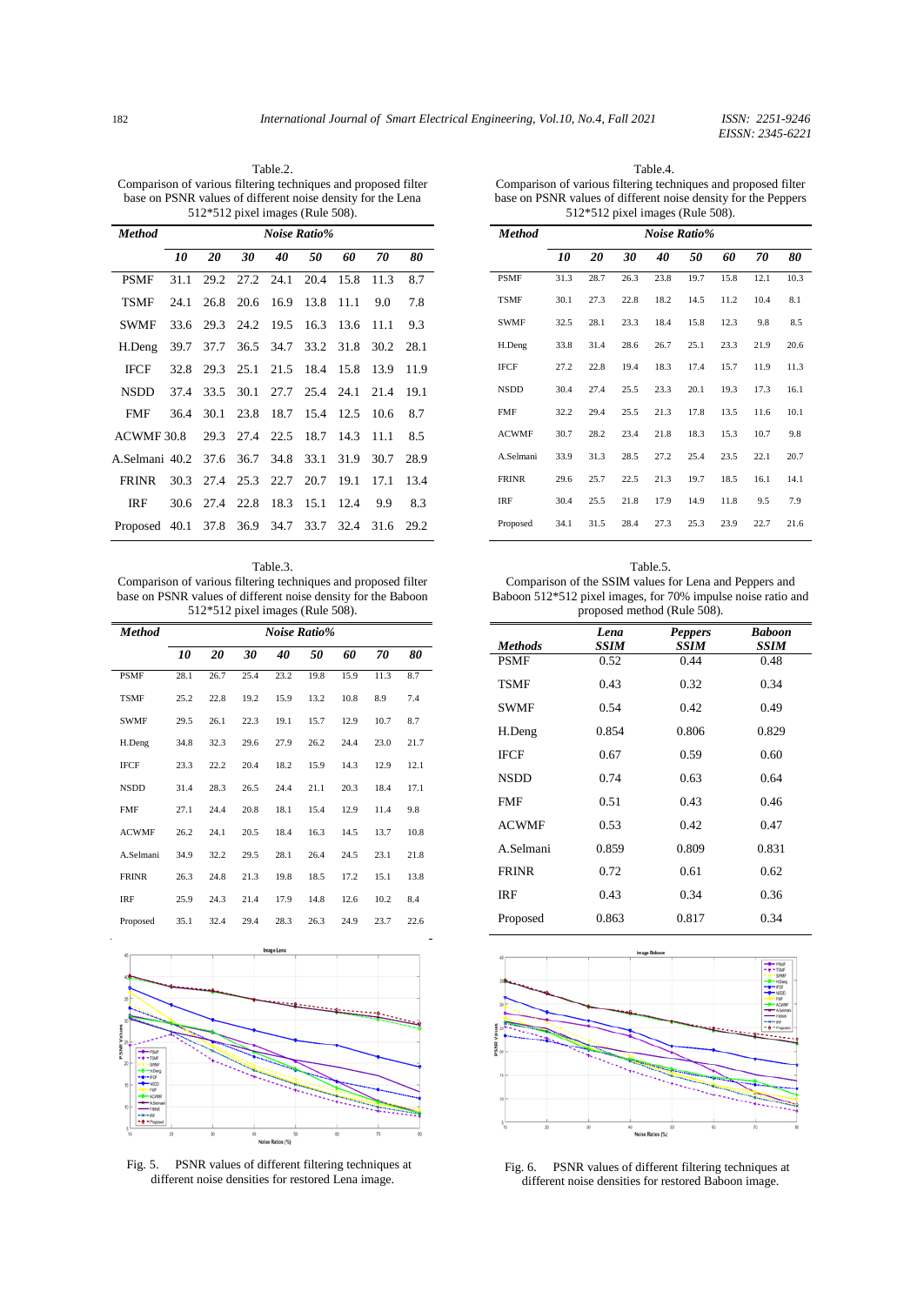Table.6. Comparison of various filtering techniques and proposed filter base on PSNR values of different noise density for the Peppers 256\*256 pixel images (Rule 305).

| <b>Method</b> | Noise Ratio% |      |      |      |      |      |      |      |
|---------------|--------------|------|------|------|------|------|------|------|
|               | 10           | 20   | 30   | 40   | 50   | 60   | 70   | 80   |
| <b>PSMF</b>   | 29.2         | 26.6 | 24.2 | 21.7 | 17.6 | 14.7 | 11.1 | 9.3  |
| <b>TSMF</b>   | 28.0         | 25.2 | 20.7 | 6.1  | 12.4 | 10.6 | 9.4  | 7.1  |
| <b>SWMF</b>   | 30.4         | 26.0 | 21.2 | 6.3  | 13.7 | 11.2 | 8.7  | 7.5  |
| H.Deng        | 2.5          | 30.1 | 29.4 | 5.9  | 24.4 | 22.4 | 21.1 | 20.1 |
| <b>IFCF</b>   | 25.1         | 20.7 | 17.3 | 16.2 | 15.7 | 14.6 | 10.9 | 10.3 |
| <b>NSDD</b>   | 29.4         | 26.1 | 24.5 | 22.3 | 18.9 | 18.1 | 16.2 | 4.8  |
| <b>FMF</b>    | 30.1         | 27.3 | 23.4 | 19.2 | 15.7 | 12.4 | 10.6 | 9.1  |
| <b>ACWMF</b>  | 28.6         | 26.1 | 21.3 | 19.7 | 16.2 | 14.2 | 9.7  | 8.7  |
| A.Selmani     | 32.4         | 30.2 | 29.5 | 26.0 | 24.3 | 22.5 | 21.2 | 20.1 |
| <b>FRINR</b>  | 27.5         | 23.6 | 20.4 | 19.2 | 17.6 | 17.4 | 15.1 | 13.1 |
| <b>IRF</b>    | 28.3         | 23.4 | 19.7 | 15.8 | 12.8 | 10.7 | 8.5  | 6.8  |
| Proposed      | 32.3         | 30.4 | 29.6 | 26.1 | 24.2 | 22.8 | 21.8 | 20.4 |







Fig. 8. Restored images of different filters for Lena 512\*512 pixel image for 70% impulse noise.



Fig. 9. Restored images of different filters for baboon 512\*512 pixel image for 70% impulse noise.



Fig. 10. Restored images of different filters for Peppers 512\*512 pixel image for 70% impulse noise.



Fig. 11. Example of 350 test images.



Fig. 12. Restoration images for Lena, Babbon, Peppers and Bridge 512\*512 pixel images for 90% impulse noise.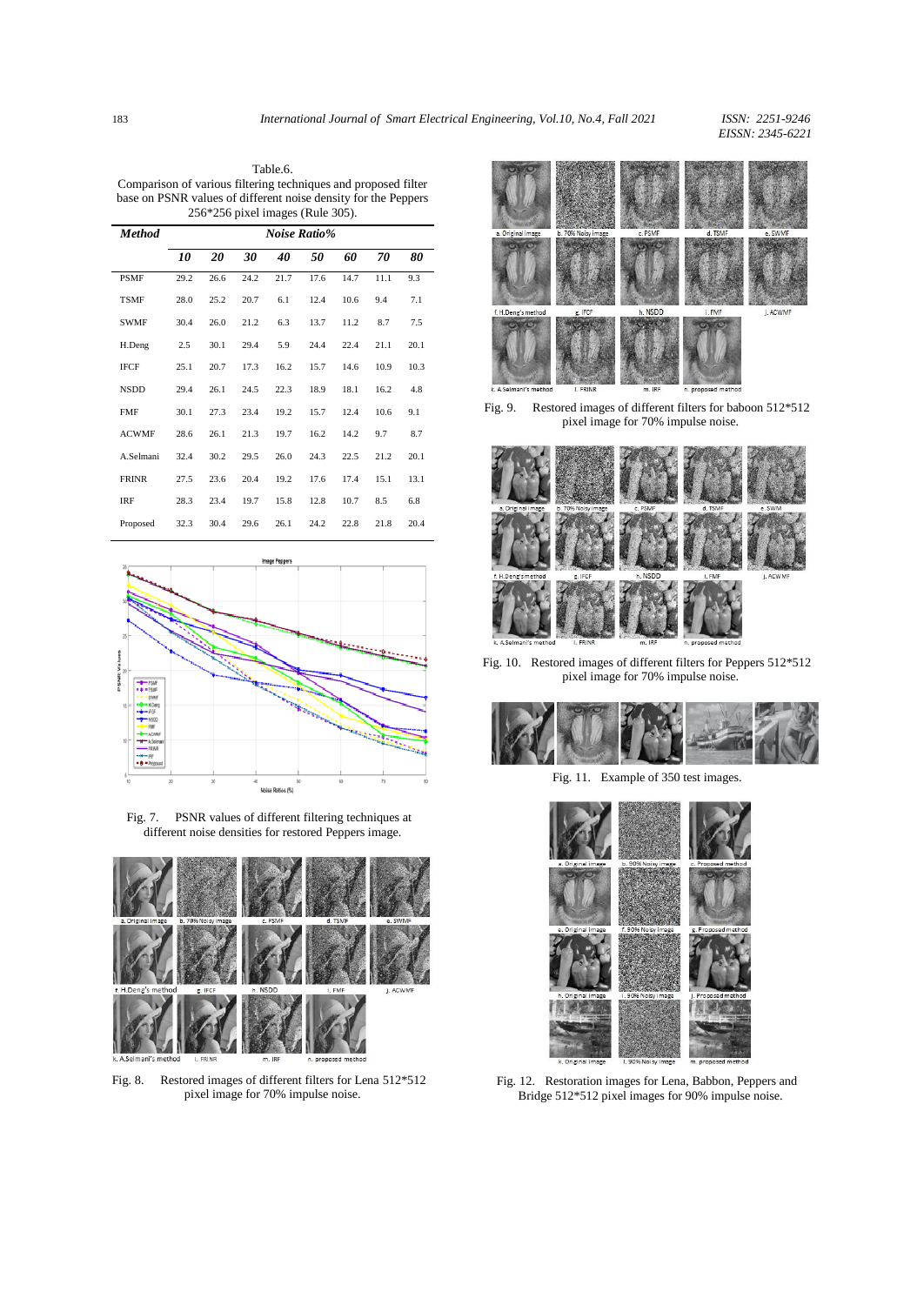

Fig. 13. Restored Peppers image for different algorithms with 256 \* 256 pixel images for 70% impulse noise.



Fig. 14. PSNR values of restored Peppers image for different algorithms with 256 \* 256 pixel image.

Restoration performance of RHDINTPM is applying for the several popular test images corrupted by different magnitudes of impulse noise. it is compared with restoration performance of the various filters such as progressive switching median filter (PSMF) [28], tri-state median filter (TSMF) [29], switching median filters (SWMF) [30], H.Deng's method [31], a fuzzy logic control-based approach for image filtering (IFCF) [32], NSDD [33], fuzzy median filter (FMF) [34,35], adaptive impulse detection using center-weighted median filters (ACWMF) [36], A.Selmani's method [37], fuzzy random impulse noise reduction method (FRINR) [38] and impulse rejecting filter (IRF)[39].

Table 1 shows how a cellular automaton works in the proposed method by different types of rules. Table 1, shows that the rule of 508 has better PSNR value than the other rules for Lena, baboon and peppers images. In addition, to reduce computation time, the rule of 305 can be chosen instead of 508 without losing information and image quality.

Tables 2–5 indicates the proposed method performance in terms of the SSIM index and PSNR values. Among the filters, the proposed method

produces the highest PSNR values and TSMF produces the lower PSNR values (see tables 2-4). Table 5 shows that the proposed filter gives better SSIM index values for the Lena, Baboon and Peppers images compared to the other filters. Figs. 5-7 shows that the proposed method provides better PSNR curves resulted compared to the other algorithms on ''Lena'', "Baboon" and "Peppers" by different noise intensities ranging from 10% to 90 %, respectively.

| Table 7.                                                       |
|----------------------------------------------------------------|
| Comparison of de-noising time in seconds for the images "Boat" |
| and "Bridge".                                                  |

| Image         | <b>Impulse</b> noise | <b>Method</b>    | Time cost $(s)$ |
|---------------|----------------------|------------------|-----------------|
| <b>Boat</b>   | 0.2                  | H. Deng's        | 124.89          |
| <b>Boat</b>   | 0.2                  | <b>NSDD</b>      | 41.43           |
| <b>Boat</b>   | 0.2                  | <b>NFDMF</b>     | 40.11           |
| <b>Boat</b>   | 0.2                  | Proposed method  | 39.08           |
| <b>Bridge</b> | 0.2                  | H. Deng's method | 128.18          |
| <b>Bridge</b> | 0.2                  | <b>NSDD</b>      | 49.08           |
| <b>Bridge</b> | 0.2                  | NFDMF            | 45.96           |
| <b>Bridge</b> | 0.2                  | Proposed method  | 44.81           |

In addition, figs. 8-10 presents test images corrupted with 70% impulse noise for standard test images that these are showed subjective visual qualities for qualitative analysis of the proposed method and other filtering techniques. TSMF and PSM suppress much of the noise where they fail to preserve edge information while maintaining details of the image. Fig.12 demonstrates subjective quantitative measure as visual by proposed filter with a high noise probability of 90% for "Lena", "Baboon", "Peppers" and "Bridge" standard test images, respectively.

Figures 13 and 14 show the subjective visual qualities and graphical carnations of PSNR for the proposed method. In other sections, it shows other methods for the image of pepper damaged by the noise of 256 x 256 pixels. As shown in Figure 14, the proposed method provides a better PSNR graph compared to other known filtering methods.

Table 6 shows the measure of PSNR for the proposed method and previous methods for the image of peppers with a size of 256 \* 256 pixels so that the proposed method shows a better result than the others. At the same images with different sizes, smaller images contain much less information than larger images. Therefore, different values and results are obtained when applying the same images with different sizes or filtering methods. Table 7 shows the processing time of the proposed method for boat and bridge images with a size of 256 \* 256 pixels and a density of 0.2 so that the processing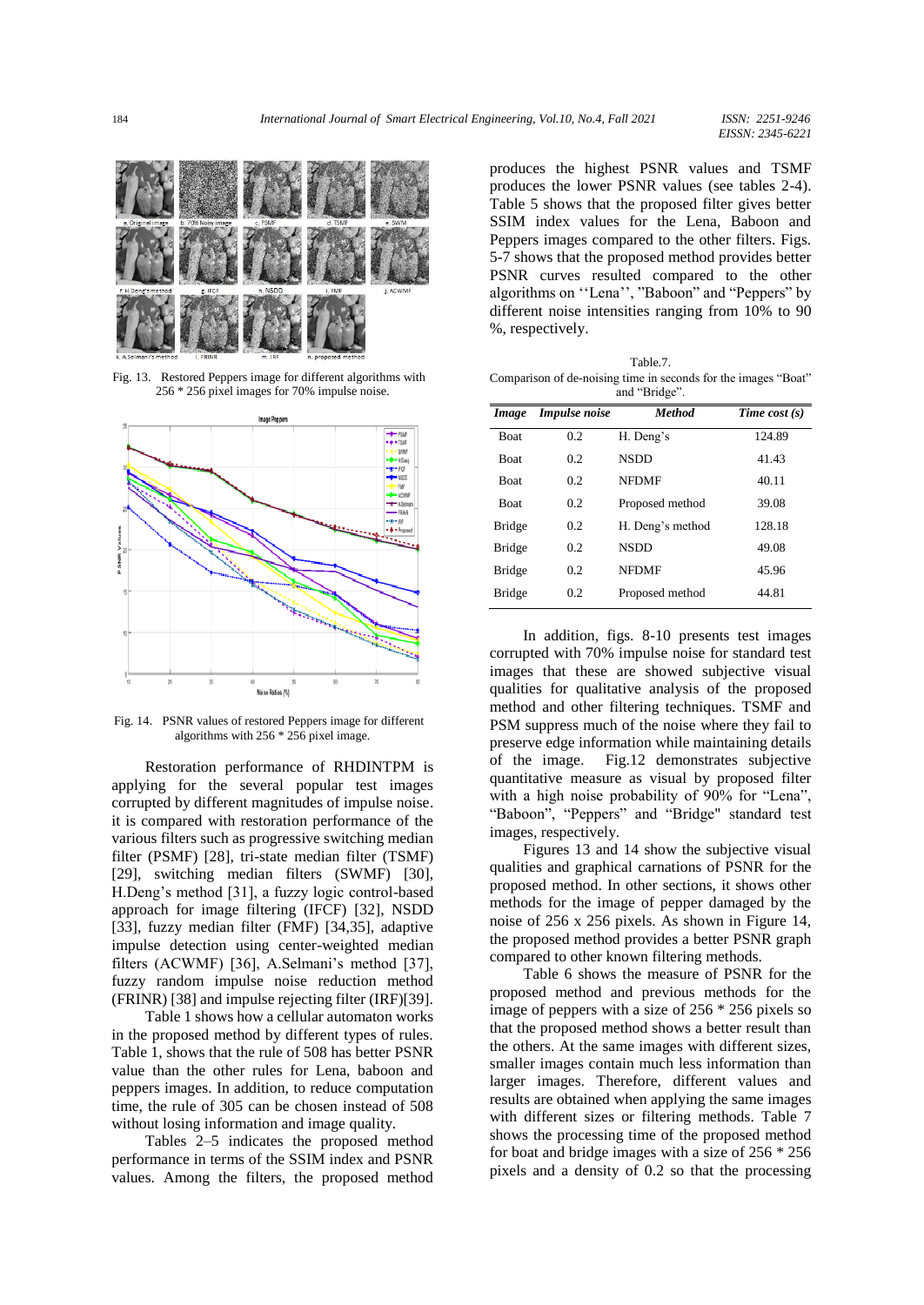time of the proposed method is faster than the other three methods. Therefore, the proposed method presented in this article to restore images damaged by impulse noise can be implemented with acceptable computation time.

#### **5. Conclusion**

In this paper, a novel method for removing impulse noise is presented. The proposed method, RHDINTPM, is based on cellular automata (CA) and fuzzy logic which the statistical features-based filtering technique have been proposed for removing impulse noise from corrupted digital images. The proposed method consists of two phases, which is the special contribution of the new approach to the detection of impulse noise and the restoration of the damaged images. RHDINTPM method is applied to the 90 test images used for evaluation. Numerical measures such as PSNR, SSIM have been computed and values demonstrate that the proposed RHDINTPM method gives better compared to other filtering techniques and can restore meaningful image details at levels of corruption as high as 90%. The main advantage of RHDINTPM is simplicity and parallelism to restore a wide variety of images corrupted by impulse noise. Also, other advantages of the proposed method are the ability to appropriately preserve edges as well as details of the images and robust performance in varying noise intensities ranging from 10% to 90%. Applying other fuzzy filtering methods combined with cellular automata to improve the filtering performance in the presence of different types of high-density noises will be the plan of our future work.

#### **References**

[1] Raymond, Chung-Wa, Nikolova, 2005, Salt and pepper noise removal by median-type noise detect or sand detail preserving regularization, IEEE Trans, Image Processing.

[2] Bovik, Handbook of image and video processing, New York: Academic; 2000.

[3] Dharmarajan, Kannan, 2010, A hypergraph-based algorithm for image restoration from salt and pepper noise, Int J Electron Commun (AEU) .

[4] Srinivasan, Ebenezer , 2007, A new fast and efficient decision-based algorithm for removal of high-density impulse noises, IEEE Signal Process Lett.

[5] Yildirim, Basturk, 2008,Yuksel, Impulse noise removal from digital images by a detail-preserving filter based on type-2 fuzzy logic, IEEE Trans Fuzzy Syst.

[6] Bovik, Huang, Munson, 1983, A generalization of median filtering using linear combination of order statistics, IEEE Trans Acoustic Speech Signal Process ASSP.

[7] Huang, Yang, Tang, 1979, Fast two-dimensional median filtering algorithm, IEEE Trans Acoustics Speech Signal Process.

[8] Nodes Jr, Gallagher, 1984, The output distribution of median type filters, IEEE Trans Commun.

[9] Hwang, Haddad, 1995, Adaptive median filters: new algorithms and results, IEEE Trans Image Process.

[10] Ko, Lee, 1991, Center weighted median filters and their applications to image enhancement, IEEE Trans Circuits Syst.

[11] Arce, Paredes, 2000, Recursive weighted median filters admitting negative weights and their optimization, IEEE Trans Signal Process.

[12] Chen, Ma, Chen, 1999, Tri-state median for image denoising, IEEE Trans Image Process.

[13] Ahmed, Das, 2014, Removal of high-density salt-andpepper noise in images with an iterative adaptive fuzzy filter using alpha-trimmed mean, IEEE512 Trans, Fuzzy Syst.

[14] Zhou, 2012, Cognition and removal of impulse noise with uncertainty, IEEE Trans, Image Process.

[15] Schulte, Witte, Kerre, 2007, A fuzzy noise reduction method for color images, IEEE Trans Image Process.

[16] Toh, Isa, 2010, Cluster-based adaptive fuzzy switching median filter for universal impulse noise reduction, IEEE Trans, Consum. Electron.

[17] Nair, Raju, 2011, Additive noise removal using a novel fuzzy-based filter, Comput Electr Eng .

[18] Tavassoli, Rezvanian, Ebadzadeh, 2010, A new method for impulse noise reduction from digital images based on adaptive neuro-fuzzy system and fuzzy wavelet shrinkage, In: Proceedings of IEEE 2nd 2010 International Conference on Computer Engineering and Technology.

[19] Hussain, Masood Bhatti, Jaffar, 2012, Fuzzy based impulse noise reduction method, Multimedia Tools Appl.

[20] Ulam, 1963, Some Ideas and Prospects in Biomathematics, Annual Review of Biophysics and Bioengineering.

[21] Neumann, 1966, Theory of Self-Reproducing Automata,University of Illinois Press.

[22] Wolfram, 1984, Computation Theory of Cellular Automata, Commun Math Phys .

[23] Selvapeter, Hordijk,2009, Cellular automata for image noise filtering, In: World congress on Nature Biologically Inspired Computing (NaBIC).

[24] Cattaneo, Flocchini, Mauri, Quaranta-Vogliotti, Santoro, 1997, Cellular automata in fuzzy backgrounds, Physica.

[25] Flocchini, Geurts, Mingarelli, and Santoro, 2000, Convergence and aperiodicity in fuzzy cellular automata: revisiting rule 90, Physica D.

[26] Mingarelli, 2006, The global evolution of general fuzzy automata, J. of Cellular Automata.

[27] Sahin, Uguz, Sahin , 2014, Salt and pepper noise filtering with fuzzy-cellular automata, Computers and Electrical Engineering.

[28] Rosin, 2010, Image processing using 3-state cellular automata, Comp Vision Image Unders .

[29] Sadeghi, Rezvanian, Kamrani, 2012, An efficient method for impulse noise reduction from images using fuzzy cellular automata, Int J Electron Commun (AE).

[30] Wang, Bovik, Sheikh, Simoncelli, 2004, Image quality assessment: from error visibility to structural similarity, IEEE Trans Image Process.

[31] Wang, Zhang,1999, Progressive switching median filter for the removal of impulse noise from highly corrupted images, IEEE Trans Circuits Syst II, Analog Digit Signal Process.

[32] Chen, Ma, Chen, 1999, Tri-state median for image denoising, IEEE Trans Image Process .

[33] Zhang, Karim, 2002, A new impulse detector for switching median filters, IEEE Signal Process Lett .

[34] Deng, et, 2017, A decision-based modified total variation diffusion method for impulse noise removal, Hindawi Comput. Intell. Neurosci.

[35] Farbiz, Menhaj, 2000, A fuzzy logic control based approach for image filtering, In: E. Kerre, M. Nachtegael, editors. Fuzzy techniques in image processing, 1st ed. Heidelberg, Germany: Physica Verlag.